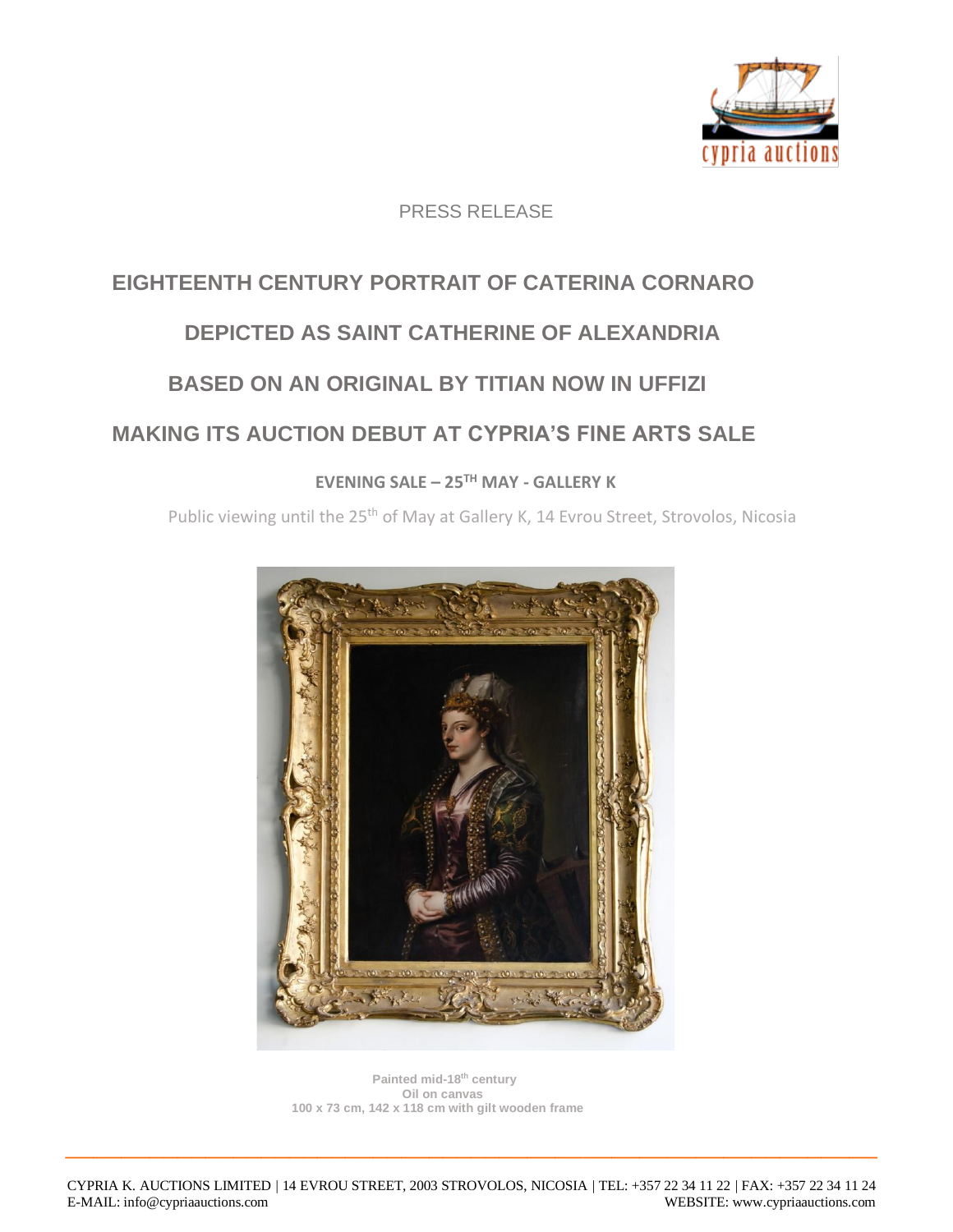



Oil on canvas - EST € 25 000 – 75 000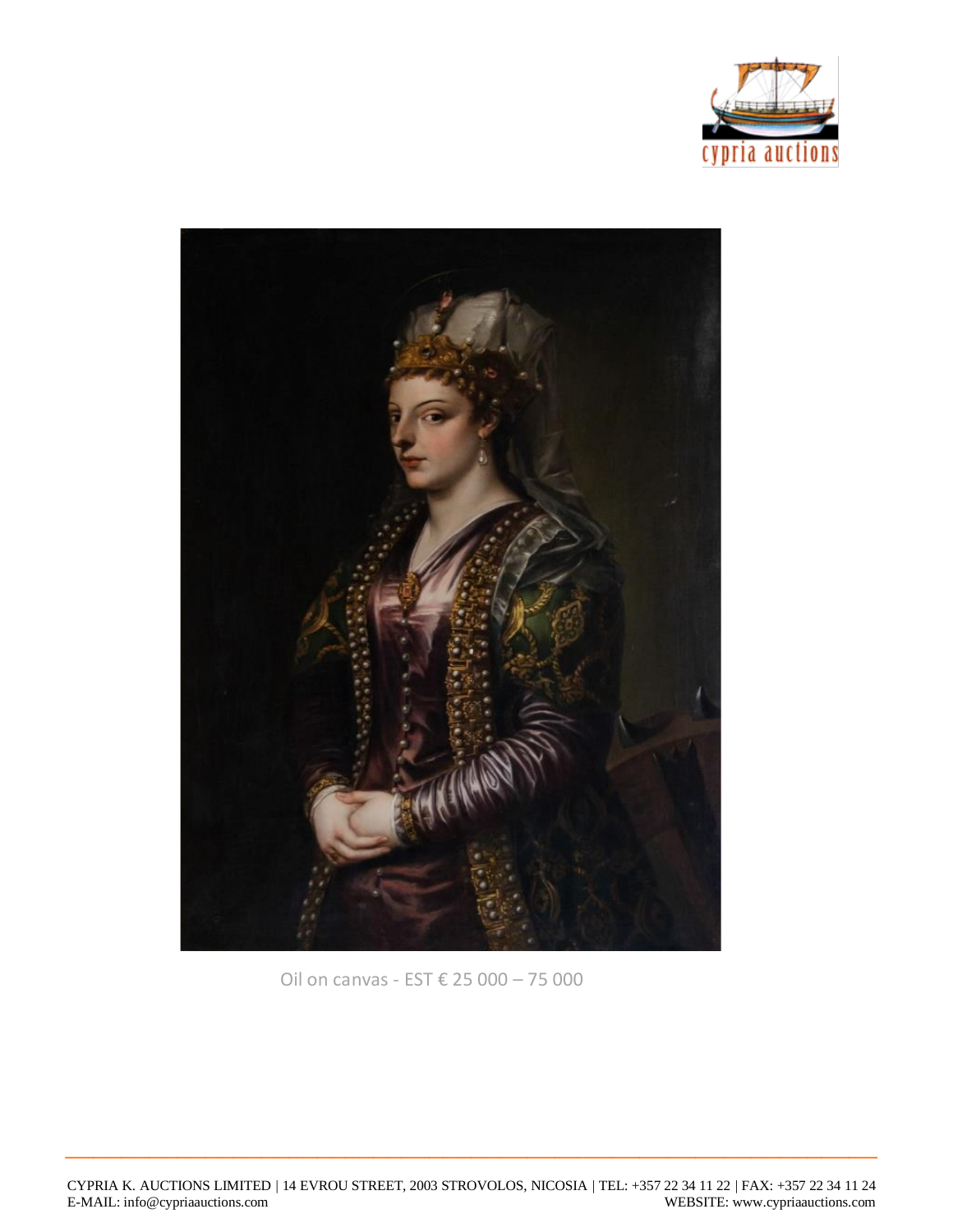

Nicosia – Cypria is delighted to announce the auction debut of a magnificent  $18<sup>th</sup>$ century portrait of *[Caterina Cornaro](https://cypriaauctions.com/lot/caterina-cornaro/)* represented as *Saint Catherine* that is based on the original painting by Titian, at its Fine Arts Evening Sale, to be held on the 25<sup>th</sup> of May at Gallery K Nicosia.

Dated 1542, the original masterpiece by Titian (Tiziano Vecelli or Vecellio) is now in the Uffizi Gallery in Florence. The painting portrays the last monarch of the Kingdom of Cyprus (r.1474-89) in splendidly pearl-embellished purple silk robes with gold embroidery and a gold trimming. She is wearing a golden crown adorned with pearls and gems. The wheel, depicted at the lower right in the background, was one of the martyrdom attributes of St. Catherine.

Titian's portrait of Caterina Cornaro was one of a number of paintings done of the young queen of Cyprus – Bellini is also known to be among the artists to have painted her.

The work has impacted millions who have visited the Uffizi, Florence. This portrait after Titian, now gracing the auction's saleroom in Gallery K, also has an elaborately carved gilt wooden frame which creates a spectacular union with the painting. "It is a perfect marriage," says Ritsa Kyriacou, Head Art Consultant and Managing Director at Cypria Fine Art Auctions. "The stately, yet fine and delicately carved frame, which the painting inhabits brings out the vivid intensity of the portrait adding a whole new layer to the experience."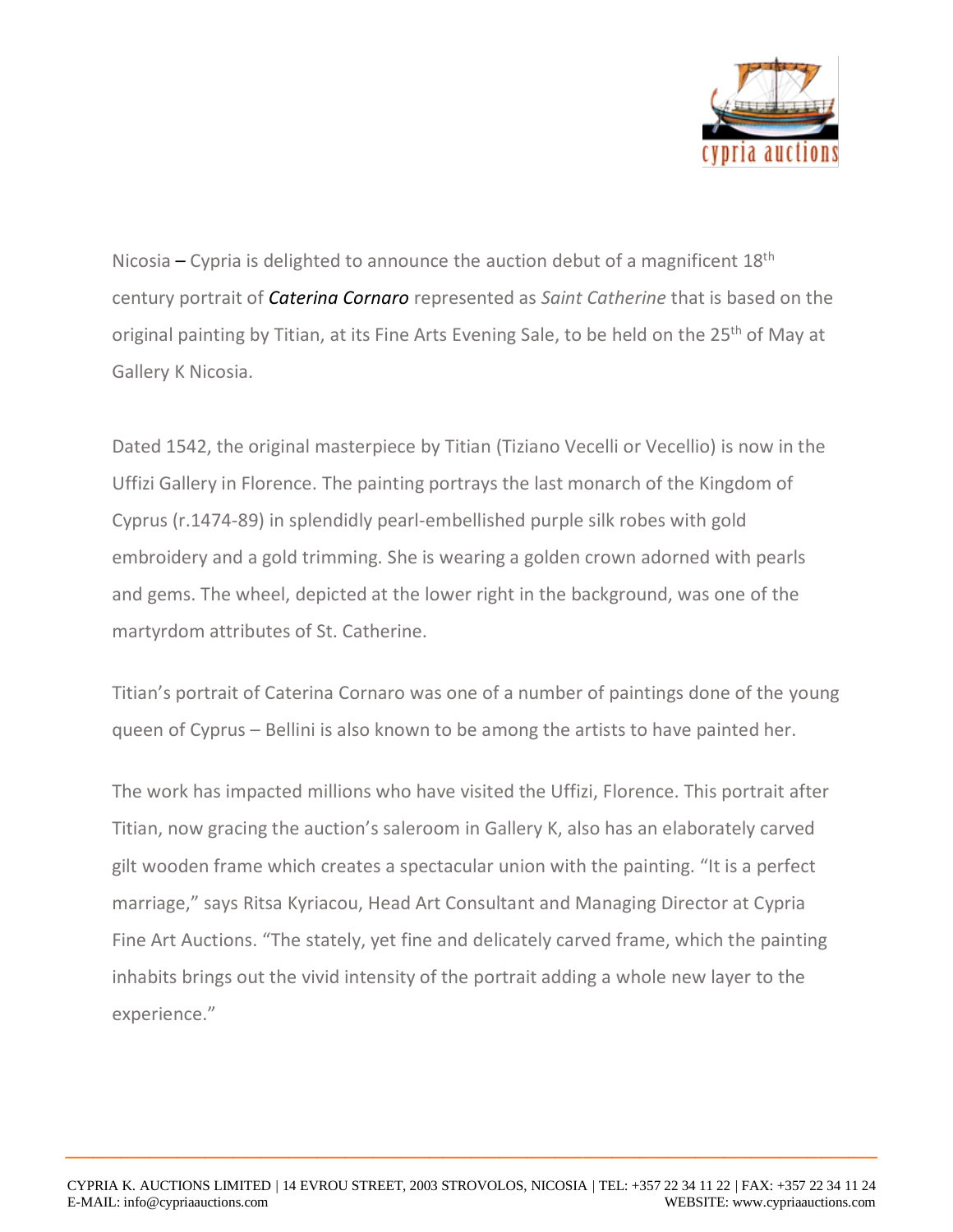

The portrait was created in the 18<sup>th</sup> century and its provenance is traced to a private collection in Brussels. In 2002, the present owners (UK private collectors), commissioned a full and detailed report. University College London (UCL) was commissioned to analyse the layer structure, the materials and paint pigments, concluding the painting was created in the mid-18th century. The detailed 5-page report can be made available by Cypria upon request. Recent X-ray radiation used to further explore the artwork revealed a seamless condition with no traces of any restoration work.

Highlights across Cypria's 25 May Evening Sale also include *[The Port of Copenhagen](https://cypriaauctions.com/lot/jean-altamoura-painting/)* by Jean Altamoura (1852 - 1878), one of Greece's great pre-impressionists. This deeply mystical painting renders the metaphysical atmosphere of the Northern European Seas with a sublime shift towards the spirit of the Greek light. (Estimate:  $\epsilon$  25 000 - 45 000). The remarkable *[Still Life with Grapes](https://cypriaauctions.com/lot/pericles-pantazis-painting/)* by Greek impressionist Pericles Pantazis (1849 - 1884) also stands out with its exquisite greens and quick brush strokes creating a dancelike movement. (Estimate:  $\epsilon$  10 000 - 15 000). Among the Cypriot greats, Christoforos Savva (1924 - 1968) is very well represented with the *[Agios Sozomenos at Galata \(White](https://cypriaauctions.com/lot/christoforos-savva-painting/)  [Church\)](https://cypriaauctions.com/lot/christoforos-savva-painting/)* standing out with its clear forms and play of whites. (Estimate:  $\epsilon$  17 000 - 30 000).

Rare, historic books also have a prominent place in this season's sale. Highlights include the First Edition of *[Histoire des chevaliers de l'Ordre de S. Jean de Hierusalem](https://cypriaauctions.com/lot/histoire-des-chevalier-baudoin/) – (History of the Knights of the Order of S. John of Jerusalem) by Jean Baudoin & Anne de Naberat from 1629.* The 500 year old book is richly illustrated containing 4 large copper engraved plans one of which is the extremely rare map of Cyprus "Isle de Cipre," which was engraved by H. Raignauld and designed to illustrate the presence of the knights of St John of Jerusalem on the island after their expulsion from the Holy Land in 1291. Both